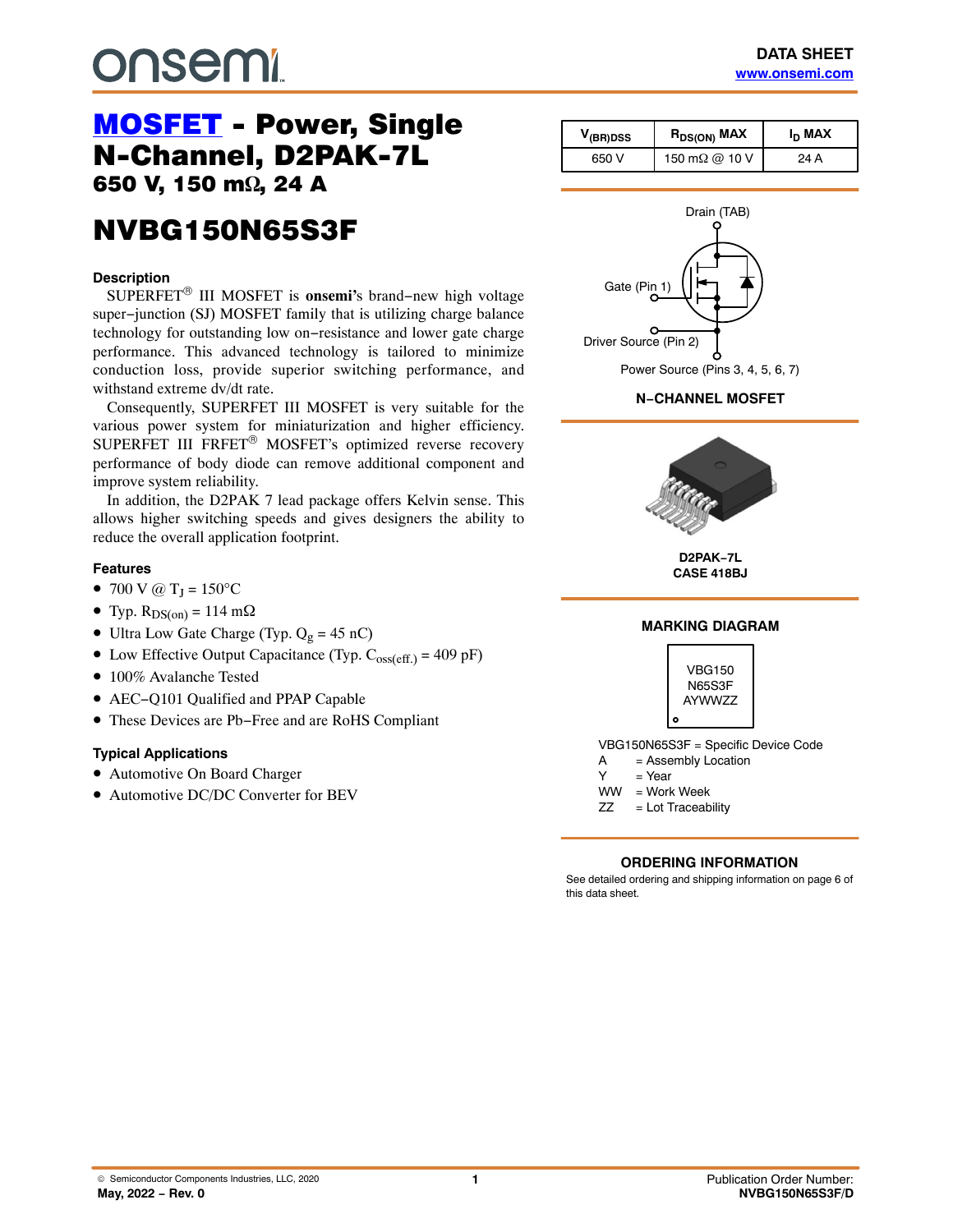| Symbol                   | <b>Parameter</b>                                                     |                                        | Value        | <b>Unit</b>  |
|--------------------------|----------------------------------------------------------------------|----------------------------------------|--------------|--------------|
| $V_{\text{DSS}}$         | Drain-to-Source Voltage                                              |                                        | 650          | V            |
| $V_{GS}$                 | Gate-to-Source Voltage                                               | $-DC$                                  | ±30          | $\vee$       |
|                          |                                                                      | $- AC$ (f $> 1 Hz$ )                   | ±30          |              |
| Iр                       | <b>Drain Current</b>                                                 | - Continuous (T <sub>C</sub> = 25°C)   | 24           | A            |
|                          |                                                                      | - Continuous (T <sub>C</sub> = 100°C)  | 15.2         |              |
| <b>I<sub>DM</sub></b>    | <b>Drain Current</b>                                                 | - Pulsed (Note 1)                      |              | A            |
| $E_{AS}$                 | Single Pulse Avalanche Energy (Note 2)                               |                                        | 275          | mJ           |
| l <sub>AS</sub>          | <b>Avalanche Current</b>                                             |                                        | 3.2          | A            |
| $E_{AR}$                 | Repeated Avalanche Energy (Note 1)                                   |                                        | 1.92         | mJ           |
| dv/dt                    | MOSFET dv/dt                                                         |                                        | 100          | $V$ /ns      |
|                          | Peak Diode Recovery dv/dt (Note 3)                                   |                                        | 50           |              |
| $P_D$                    | Power Dissipation                                                    | $T_{C} = 25^{\circ}C$                  | 192          | W            |
|                          |                                                                      | - Derate Above 25 $\mathrm{^{\circ}C}$ | 1.54         | $W$ /°C      |
| $T_J$ , $T_{\text{stg}}$ | Operating Junction and Storage Temperature Range                     |                                        | $-55$ to 150 | $^{\circ}$ C |
| $T_{L}$                  | Maximum Lead Temperature for Soldering, 1/8" from Case for 5 Seconds |                                        | 300          | $^{\circ}$ C |

#### **Table 1. ABSOLUTE MAXIMUM RATINGS** (T<sub>C</sub> = 25°C unless otherwise stated)

Stresses exceeding those listed in the Maximum Ratings table may damage the device. If any of these limits are exceeded, device functionality

should not be assumed, damage may occur and reliability may be affected. 1. Repetitive rating: pulse-width limited by maximum junction temperature.

2. IAS = 3.2 A, RG = 25  $\Omega$ , starting T<sub>J</sub> = 25°C.

3. ISD ≤ 12 A, di/dt ≤ 200 A/μs, V<sub>DD</sub> ≤ 400 V, starting T<sub>C</sub> = 25°C.

#### **Table 2. THERMAL RESISTANCE RATINGS**

| <b>Symbol</b>                    | Parameter                                     | Max  | Unit          |
|----------------------------------|-----------------------------------------------|------|---------------|
| $R_{\theta$ JC                   | Thermal Resistance, Junction-to-Case, Max.    | 0.65 | $\degree$ C/W |
| $\mathsf{R}_{\theta\mathsf{JA}}$ | Thermal Resistance, Junction-to-Ambient, Max. | 40   |               |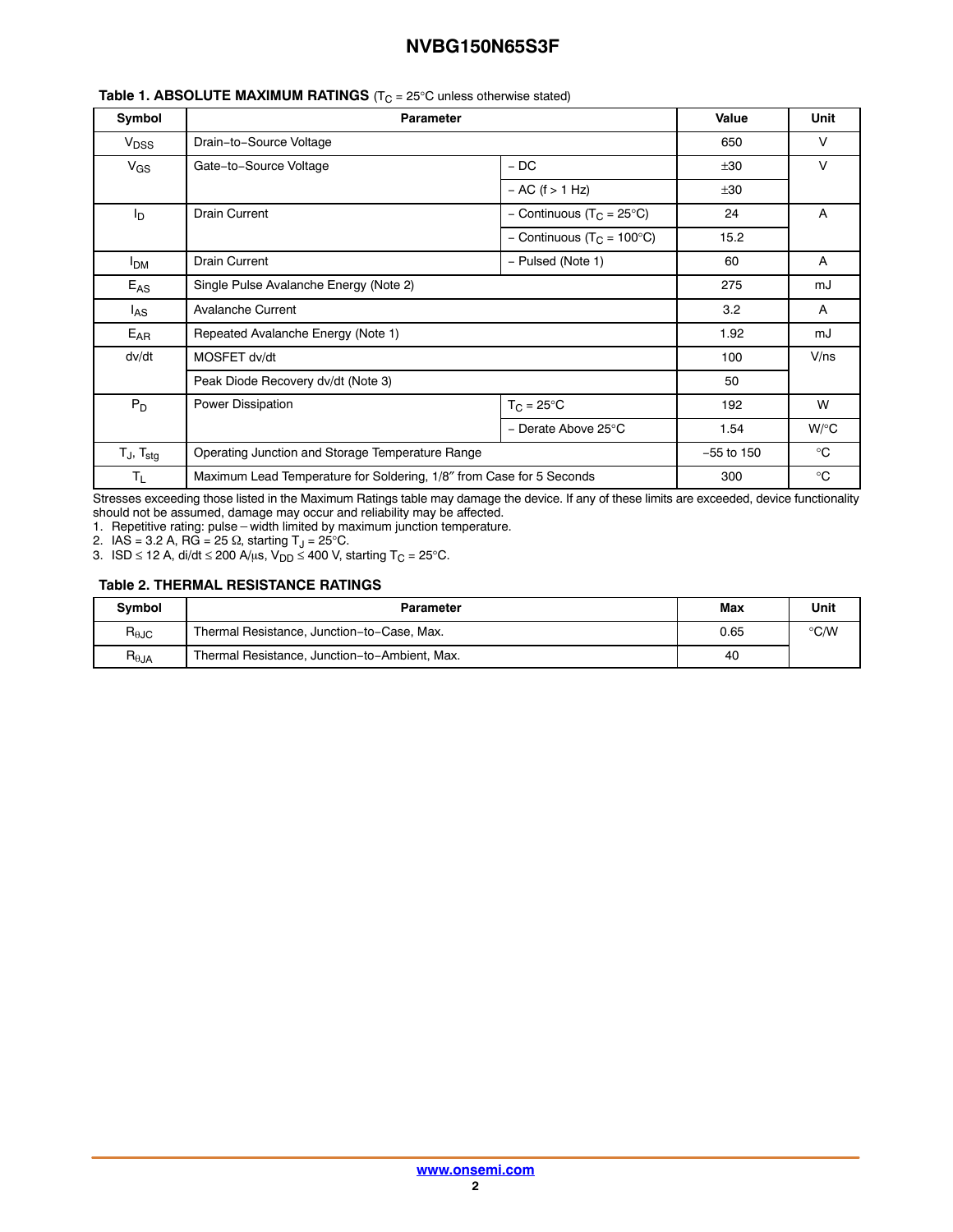#### **ELECTRICAL CHARACTERISTICS** (T<sub>C</sub> = 25°C unless otherwise noted)

| Symbol                                                       | <b>Parameter</b>                                         | <b>Test Conditions</b>                                     | Min                      | Typ                      | Max                      | Unit      |  |
|--------------------------------------------------------------|----------------------------------------------------------|------------------------------------------------------------|--------------------------|--------------------------|--------------------------|-----------|--|
| <b>OFF CHARACTERISTICS</b>                                   |                                                          |                                                            |                          |                          |                          |           |  |
| Drain-to-Source Breakdown Voltage<br><b>BV<sub>DSS</sub></b> |                                                          | $V_{GS} = 0$ V, $I_D = 1$ mA, $T_J = 25$ °C                | 650                      |                          |                          | $\vee$    |  |
|                                                              |                                                          | $V_{GS} = 0$ V, $I_D = 10$ mA, $T_L = 150$ °C              | 700                      | $\overline{\phantom{0}}$ | $\equiv$                 | $\vee$    |  |
| $\Delta$ BV <sub>DSS</sub> / $\Delta$ T <sub>J</sub>         | Breakdown Voltage Temperature Coefficient                | $I_D = 20$ mA, Referenced to 25°C                          | $\equiv$                 | 0.61                     | $\equiv$                 | $V$ / $C$ |  |
| Zero Gate Voltage Drain Current<br><b>l</b> <sub>DSS</sub>   |                                                          | $V_{DS}$ = 650 V, $V_{DS}$ = 0 V                           |                          |                          | 10                       | μA        |  |
|                                                              |                                                          | $V_{DS}$ = 520 V, T <sub>C</sub> = 125°C                   | $\overline{\phantom{0}}$ | 128                      |                          | μA        |  |
| lgss                                                         | Gate-to-Body Leakage Current                             | $V_{GS} = 0$ V, $I_D = 1$ mA, $T_J = 25$ °C                | $\equiv$                 | $\equiv$                 | ±100                     | nA        |  |
| <b>ON CHARACTERISTICS</b>                                    |                                                          |                                                            |                          |                          |                          |           |  |
| $V_{GS(th)}$                                                 | Drain-to-Source Breakdown Voltage                        | $V_{GS} = V_{DS}$ , $I_D = 0.54$ mA                        | 3.0                      | $\overline{\phantom{0}}$ | 5.0                      | $\vee$    |  |
| $R_{DS(on)}$                                                 | Static Drain-to-Source On Resistance                     | $V_{GS}$ = 10 V, $I_D$ = 12 A                              |                          | 114                      | 150                      | $m\Omega$ |  |
| <b>g<sub>FS</sub></b>                                        | Forward Transconductance                                 | $V_{GS}$ = 20 V, $I_D$ = 12 A                              | $\equiv$                 | 14                       |                          | S         |  |
|                                                              | <b>DYNAMIC CHARACTERISTICS</b>                           |                                                            |                          |                          |                          |           |  |
| $C_{iss}$                                                    | Input Capacitance                                        | $V_{DS}$ = 400 V, $V_{GS}$ = 0 V, f = 1 MHz                | $\overline{\phantom{0}}$ | 2170                     |                          | pF        |  |
| $C_{\rm oss}$                                                | Output Capacitance                                       |                                                            | $\equiv$                 | 41                       |                          | рF        |  |
| $C_{\text{oss}(eff.)}$                                       | <b>Effective Output Capacitance</b>                      | $V_{DS}$ = 0 to 400 V, $V_{GS}$ = 0 V                      | $\equiv$                 | 409                      | $\overline{\phantom{0}}$ | рF        |  |
| $C_{\text{oss}(er.)}$                                        | <b>Energy Related Output Capacitance</b>                 | $V_{DS}$ = 0 to 400 V, $V_{GS}$ = 0 V                      |                          | 73                       |                          | pF        |  |
| $Q_{g(total)}$                                               | Total Gate Charge at 10 V                                | $V_{DS}$ = 400 V, $I_D$ = 12 A,                            |                          | 45                       |                          | пC        |  |
| $Q_{\text{qs}}$                                              | Gate-to-Source Gate Charge                               | $V_{GS}$ = 10 V (Note 4)                                   | $\equiv$                 | 13.8                     | $\qquad \qquad -$        | пC        |  |
| $\mathsf{Q}_{\mathsf{gd}}$                                   | Gate-to-Drain "Miller" Charge                            |                                                            |                          | 18                       |                          | nC        |  |
| <b>ESR</b>                                                   | <b>Equivalent Series Resistance</b>                      | $F = 1$ MHz                                                | $\equiv$                 | 1.7                      |                          | Ω         |  |
|                                                              | SWITCHING CHARACTERISTICS, $V_{GS}$ = 10 V               |                                                            |                          |                          |                          |           |  |
| $t_{d(on)}$                                                  | Turn-On Delay Time                                       | $V_{DD}$ = 400 V, $I_D$ = 12 A,                            |                          | 26                       |                          | ns        |  |
| $t_{r}$                                                      | <b>Rise Time</b>                                         | $V_{GS}$ = 10 V, R <sub>G</sub> = 4.7 $\Omega$<br>(Note 4) |                          | 20                       |                          | ns        |  |
| $t_{d(off)}$                                                 | Turn-Off Delay Time                                      |                                                            | $\equiv$                 | 58                       |                          | ns        |  |
| tf                                                           | Fall Time                                                |                                                            |                          | 4.3                      |                          | ns        |  |
|                                                              | <b>SOURCE-DRAIN DIODE CHARACTERISTICS</b>                |                                                            |                          |                          |                          |           |  |
| ls                                                           | Maximum Continuous Source-to-Drain Diode Forward Current |                                                            |                          | $\equiv$                 | 24                       | A         |  |
| l <sub>SM</sub>                                              | Maximum Pulsed Source-to-Drain Diode Forward Current     |                                                            |                          |                          | 60                       | A         |  |
| $V_{SD}$                                                     | Source-to-Drain Diode Forward Voltage                    | $V_{GS} = 0 V$ , $I_{SD} = 12 A$                           | $\overline{\phantom{0}}$ | $\equiv$                 | 1.3                      | $\vee$    |  |
| $t_{rr}$                                                     | Reverse-Recovery Time                                    | $V_{GS} = 0 V$ , $I_{SD} = 12 A$ ,                         |                          | 81                       |                          | ns        |  |
| $\mathsf{Q}_{\mathsf{r}\mathsf{r}}$                          | Reverse-Recovery Charge                                  | $dl_F/dt = 100 A/μs$                                       | $\equiv$                 | 277                      | $\equiv$                 | пC        |  |

Product parametric performance is indicated in the Electrical Characteristics for the listed test conditions, unless otherwise noted. Product performance may not be indicated by the Electrical Characteristics if operated under different conditions.

4. Essentially independent of operating temperature typical characteristics.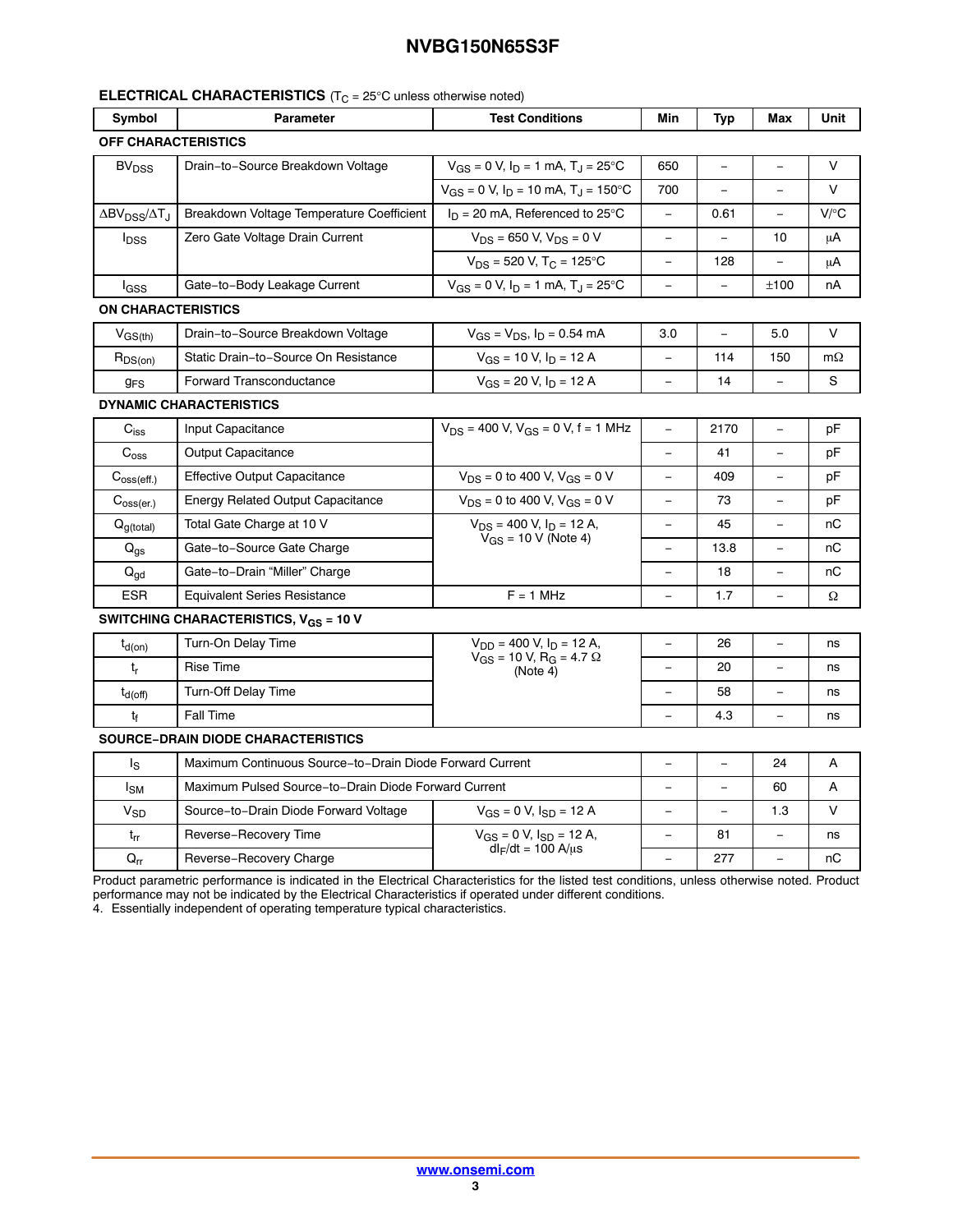#### **TYPICAL CHARACTERISTICS**

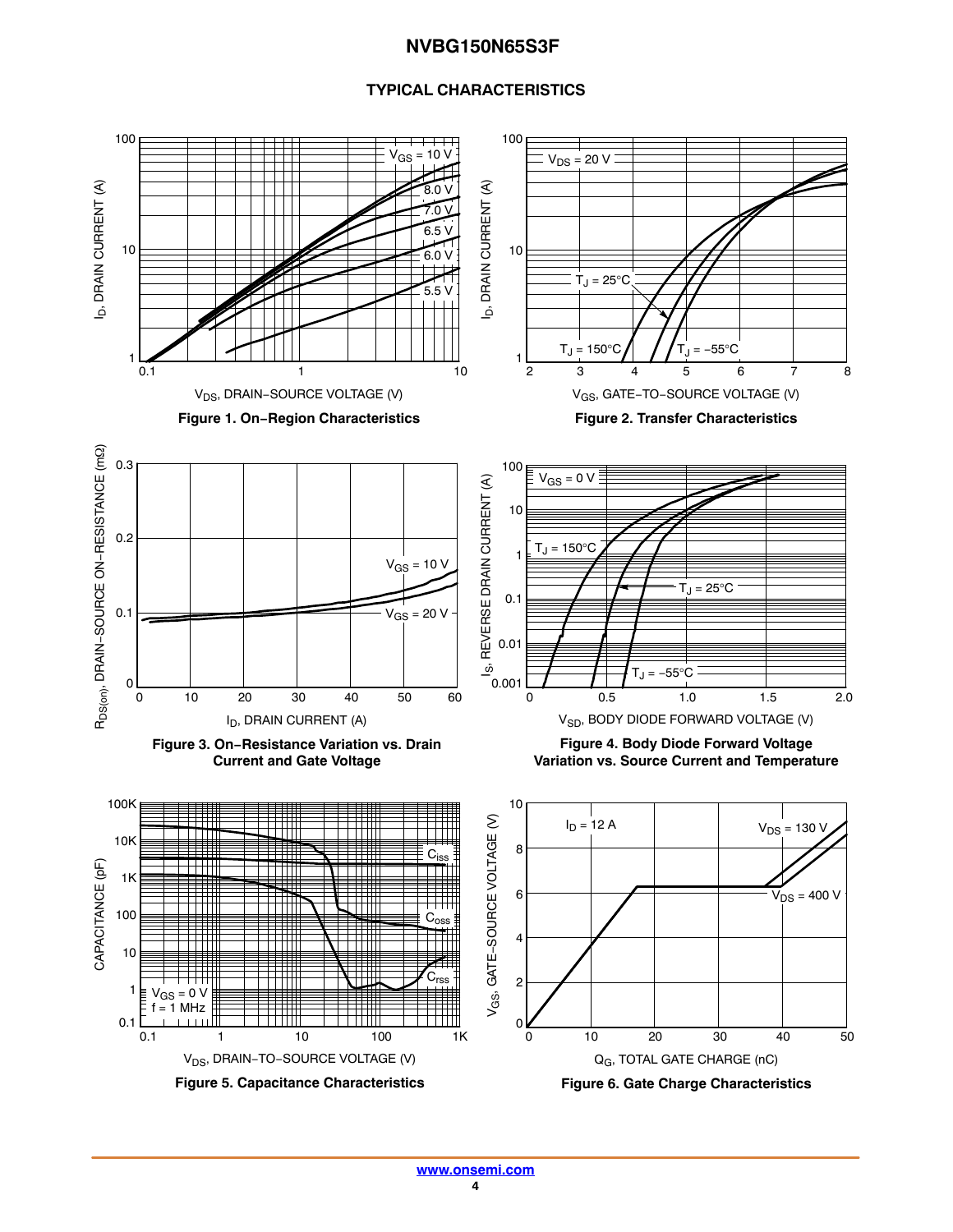#### **TYPICAL CHARACTERISTICS**

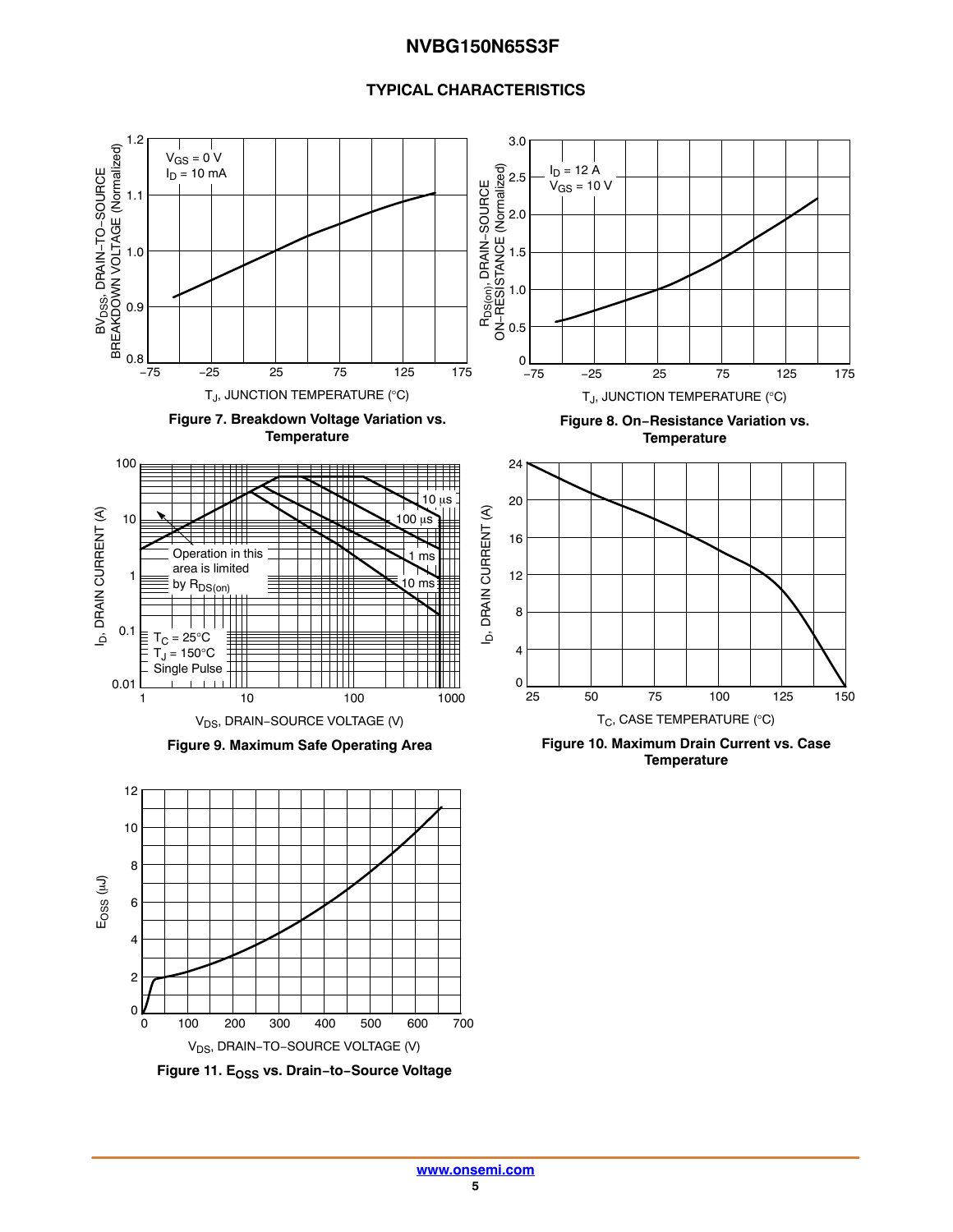## **TYPICAL CHARACTERISTICS**

<span id="page-5-0"></span>

**Figure 12. Transient Thermal Response**

#### **DEVICE ORDERING INFORMATION**

| Device        | Package                               | Shipping <sup>1</sup><br>. |
|---------------|---------------------------------------|----------------------------|
| NVBG150N65S3F | D <sub>2</sub> PAK-7<br>$\rightarrow$ | Tape & Reel<br>800/        |

†For information on tape and reel specifications, including part orientation and tape sizes, please refer to our Tape and Reel Packaging Specifications Brochure, BRD8011/D.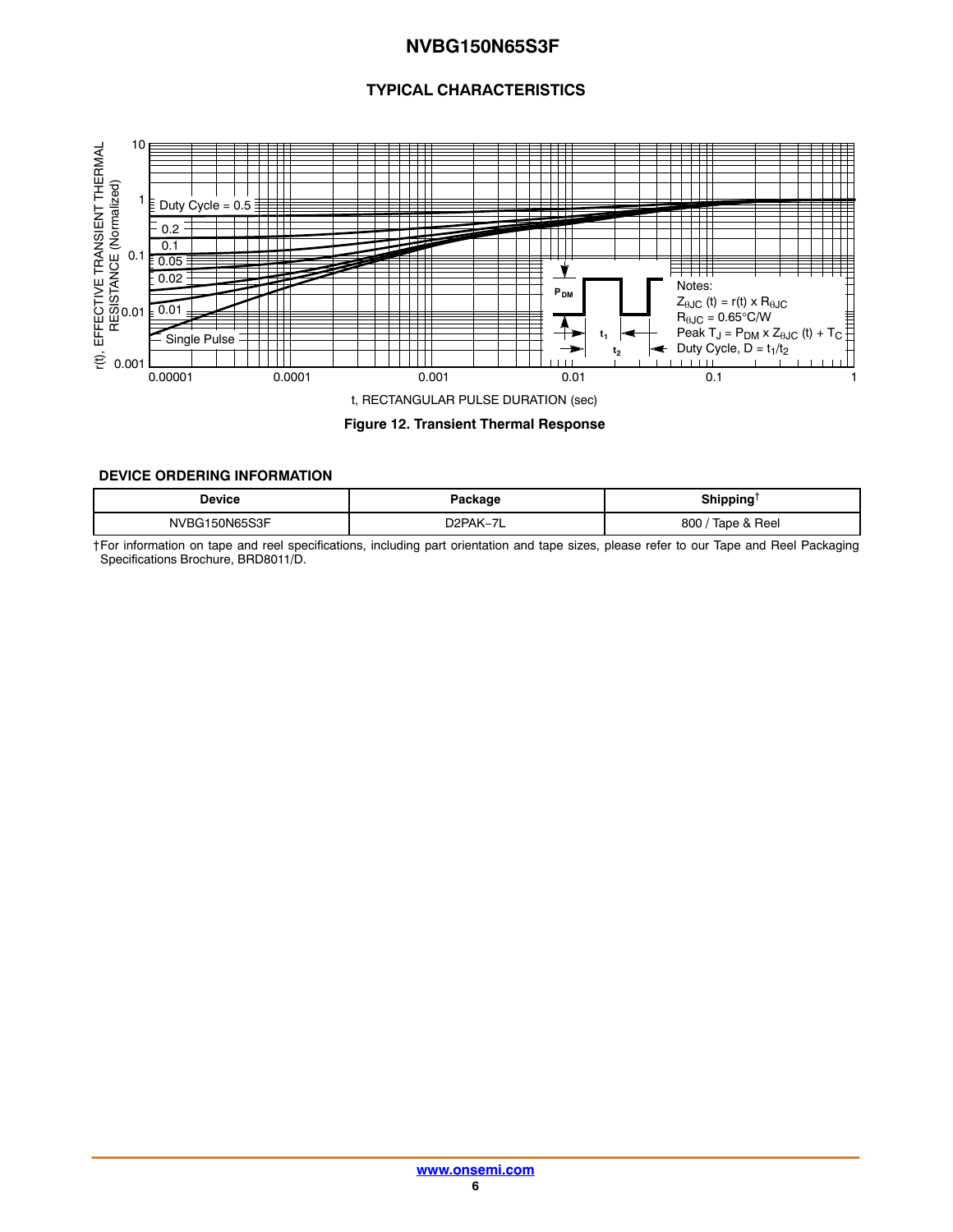

**Figure 13. Gate Charge Test Circuit & Waveform**



**Figure 14. Resistive Switching Test Circuit & Waveforms**



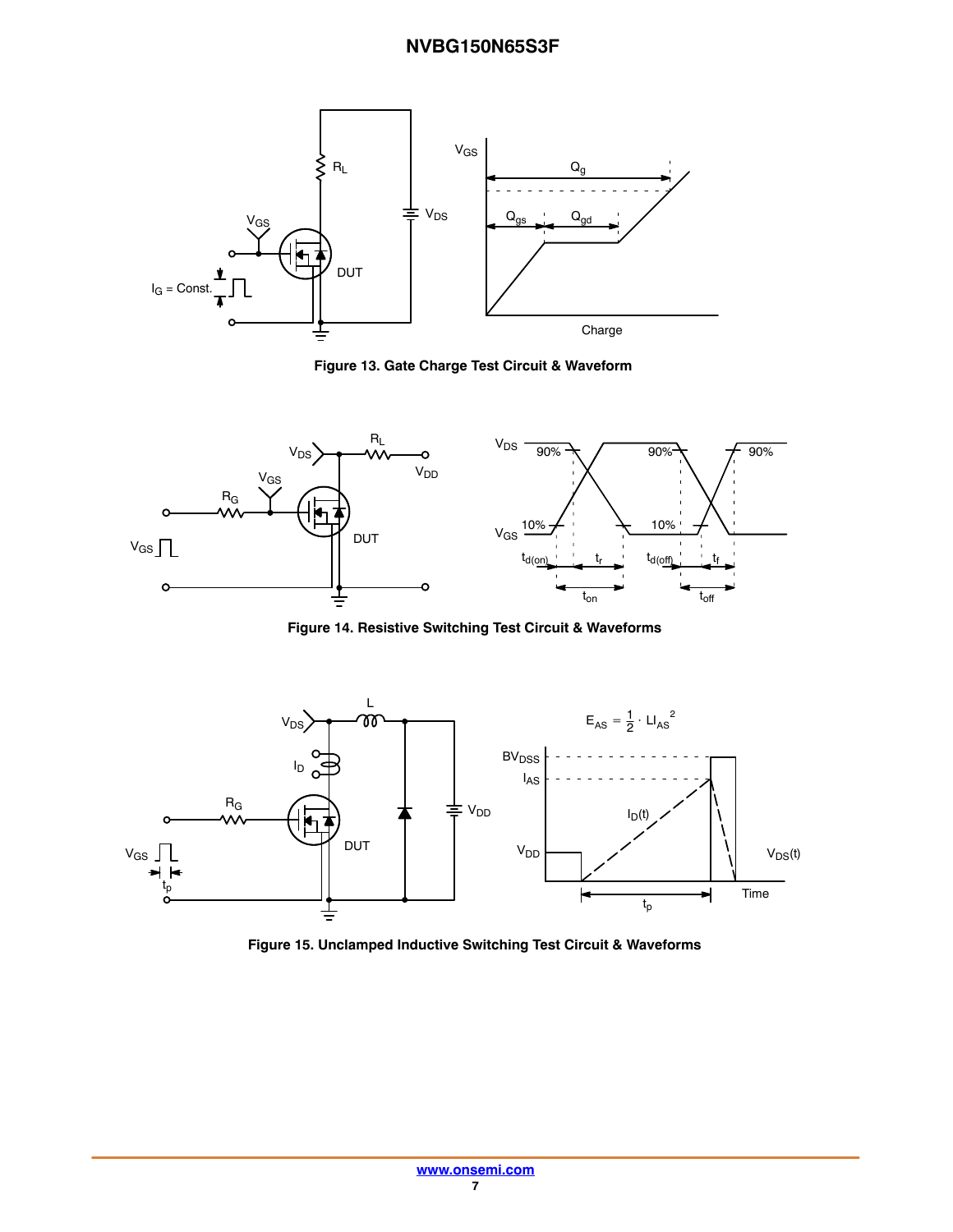

**Figure 16. Peak Diode Recovery dv/dt Test Circuit & Waveforms**

SUPERFET and FRFET are registered trademarks of Semiconductor Components Industries, LLC.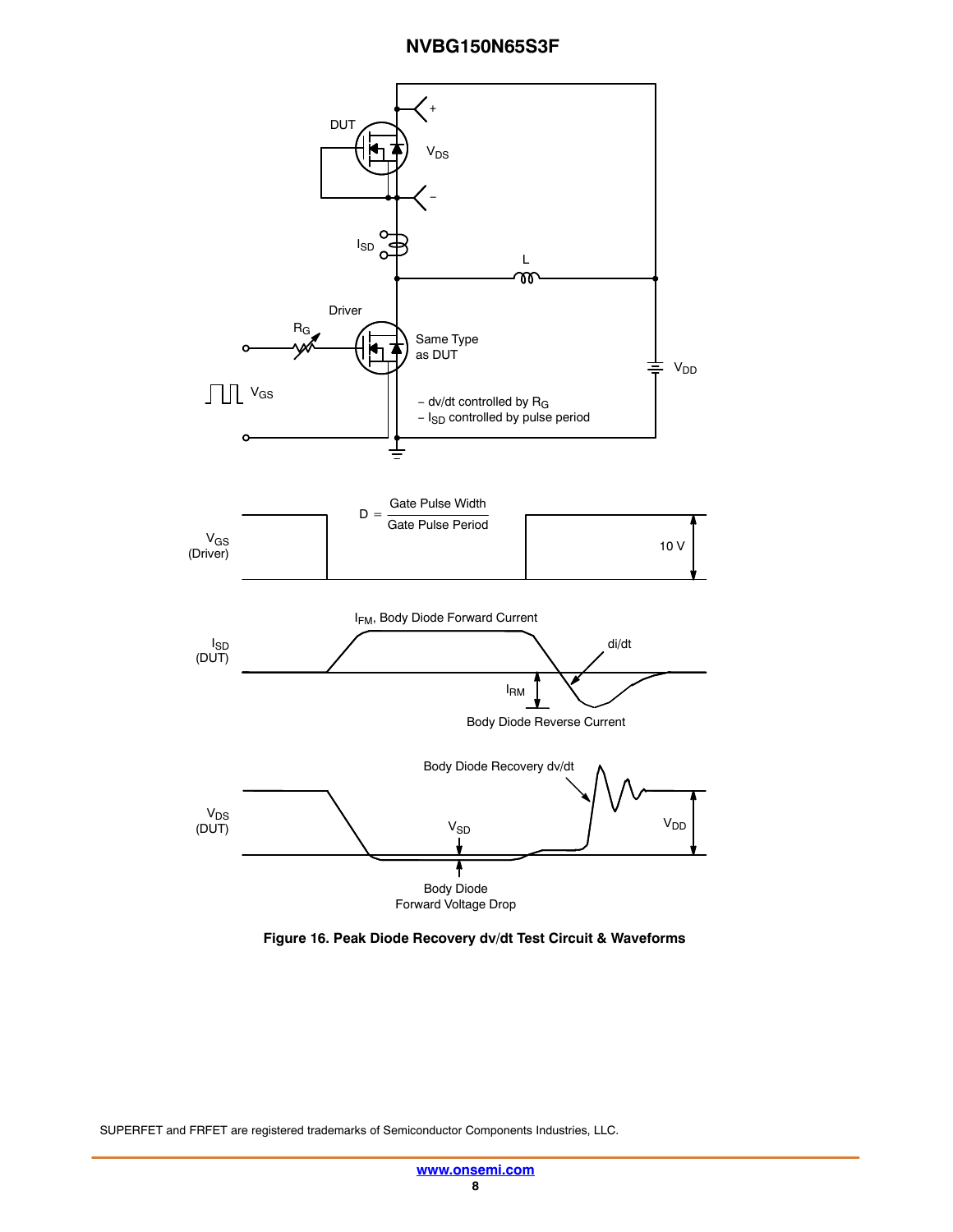#### **PACKAGE DIMENSIONS**

**D2PAK7 (TO−263−7L HV)** CASE 418BJ ISSUE B

10.50





**LAND PATTERN RECOMMENDATION** 

 $-E1 \overline{D}$ 1 8 3.20 MIN <del>gggggaa.</del><br>HHHHHHH  $\overline{7}$ 



**NOTES:** 

A. PACKAGE CONFORMS TO JEDEC TO-263<br>VARIATION CB EXCEPT WHERE NOTED.<br>B. ALL DIMENSIONS ARE IN MILLIMETERS.

△ OUT OF JEDEC STANDARD VALUE.<br>
D. DIMENSION AND TOLERANCE AS PER ASME<br>
Y14.5-2009.<br>
E. DIMENSIONS ARE EXCLUSIVE OF BURRS.<br>
MOLD FLASH AND TIE BAR PROTRUSIONS.

| <b>DIM</b>     | <b>MILLIMETERS</b> |            |            |  |
|----------------|--------------------|------------|------------|--|
|                | MIN                | <b>NOM</b> | <b>MAX</b> |  |
| A              | 4.30               | 4.50       | 4.70       |  |
| A <sub>1</sub> | 0.00               | 0.10       | 0.20       |  |
| b2             | 0.60               | 0.70       | 0.80       |  |
| b              | 0.51               | 0.60       | 0.70       |  |
| Ć              | 0.40               | 0.50       | 0.60       |  |
| c2             | 1.20               | 1.30       | 1.40       |  |
| D              | 9.00               | 9.20       | 9.40       |  |
| D1             | 6.15               | 6.80       | 7.15       |  |
| F              | 9.70               | 9.90       | 10.20      |  |
| E1             | 7.15               | 7.65       | 8.15       |  |
| e              |                    | 1.27       |            |  |
| н              | 15.10              | 15.40      | 15.70      |  |
| L              | 2.44               | 2.64       | 2.84       |  |
| L1             | 1.00               | 1.20       | 1.40       |  |
| L3             |                    | 0.25       |            |  |
| aaa            |                    |            | 0.25       |  |